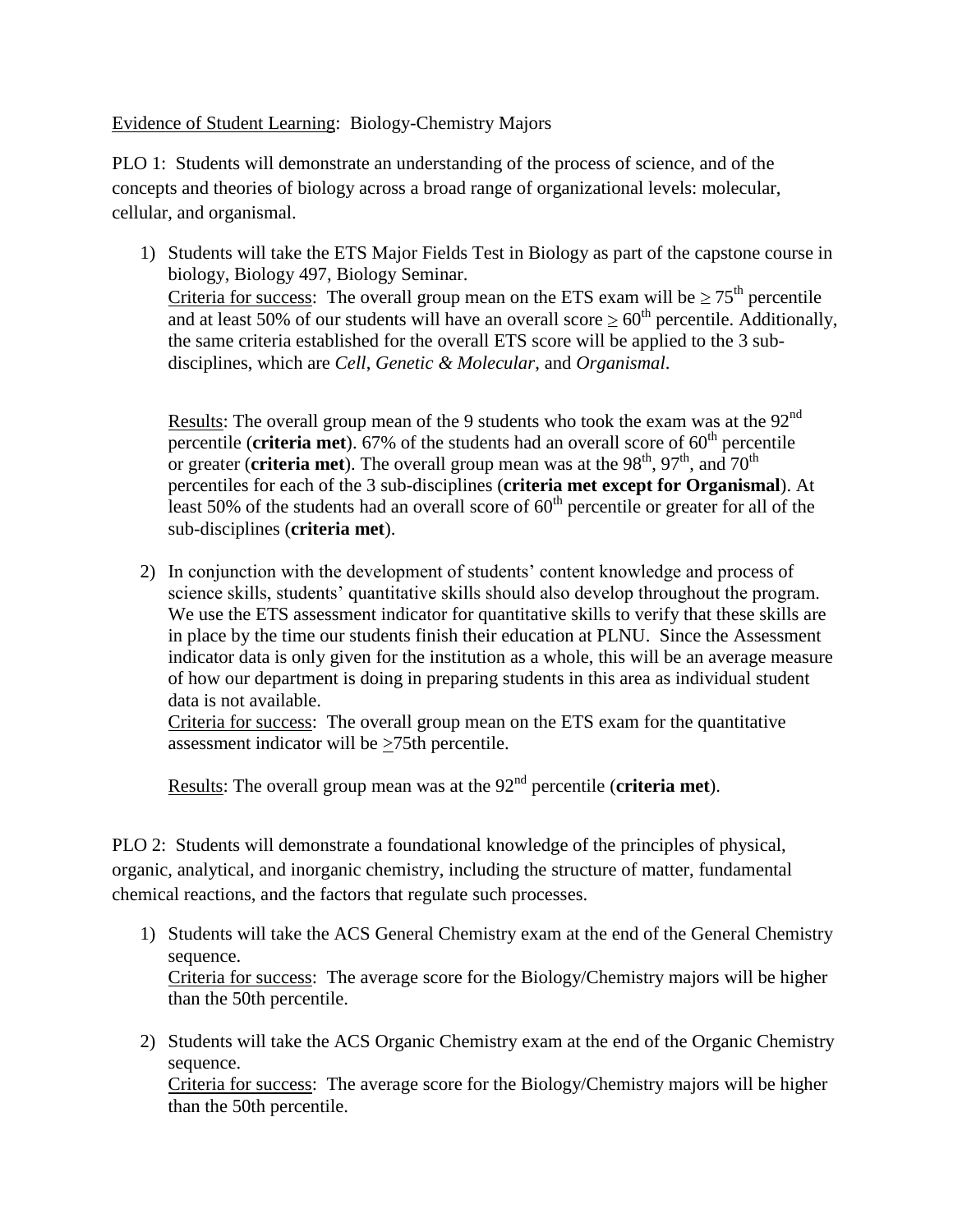3) Students will take the ACS Thermodynamics exam at the end of Physical Chemistry I Criteria for success: The average score for the Biology/Chemistry majors will be higher than the 50th percentile.

PLO 3: Students will understand the basic techniques of chemical investigation and the fundamental principles and operating procedures of the major instruments used in chemical characterization and analysis.

1) Assessment tools yet to be designed. Criteria for success: Criteria not yet determined.

PLO 4: Students will participate in the life of the departments of Biology and/or Chemistry by involvement in science clubs and/or in various positions of responsibility such as graders, tutors, and teaching assistants.

1) Student participation in Biology/Chemistry clubs and in positions of responsibility will be tracked and recorded. Criteria for success: At least 80% of our students will participate in one of these positions during their time at PLNU.

Results: Of the 9 students who took the survey, 100% participated in one of these positions (**criteria met**).

PLO5: Students will develop career goals and define a path by which to achieve these goals.

1) In order to be cleared for course registration each semester, students will answer a questionnaire regarding their career goals and their plan by which to achieve those goals and then discuss the questionnaire with their faculty advisor. Criteria for success: At least 90% of our students will participate in this questionnaire each semester.

Results: This will be assessed beginning in Fall, 2012.

- PLO6: Students will develop a rationally defensible integration of science and faith.
	- 1) During their senior year, students will defend the integration of their faith with various scientific topics via written and oral presentations. Criteria for success: At least 60% of our students will score at the strong level (levels: beginning, developing, strong, mature).

Results: Of the 9 students who wrote essays, 89% were at the strong or mature level (**criteria met**).